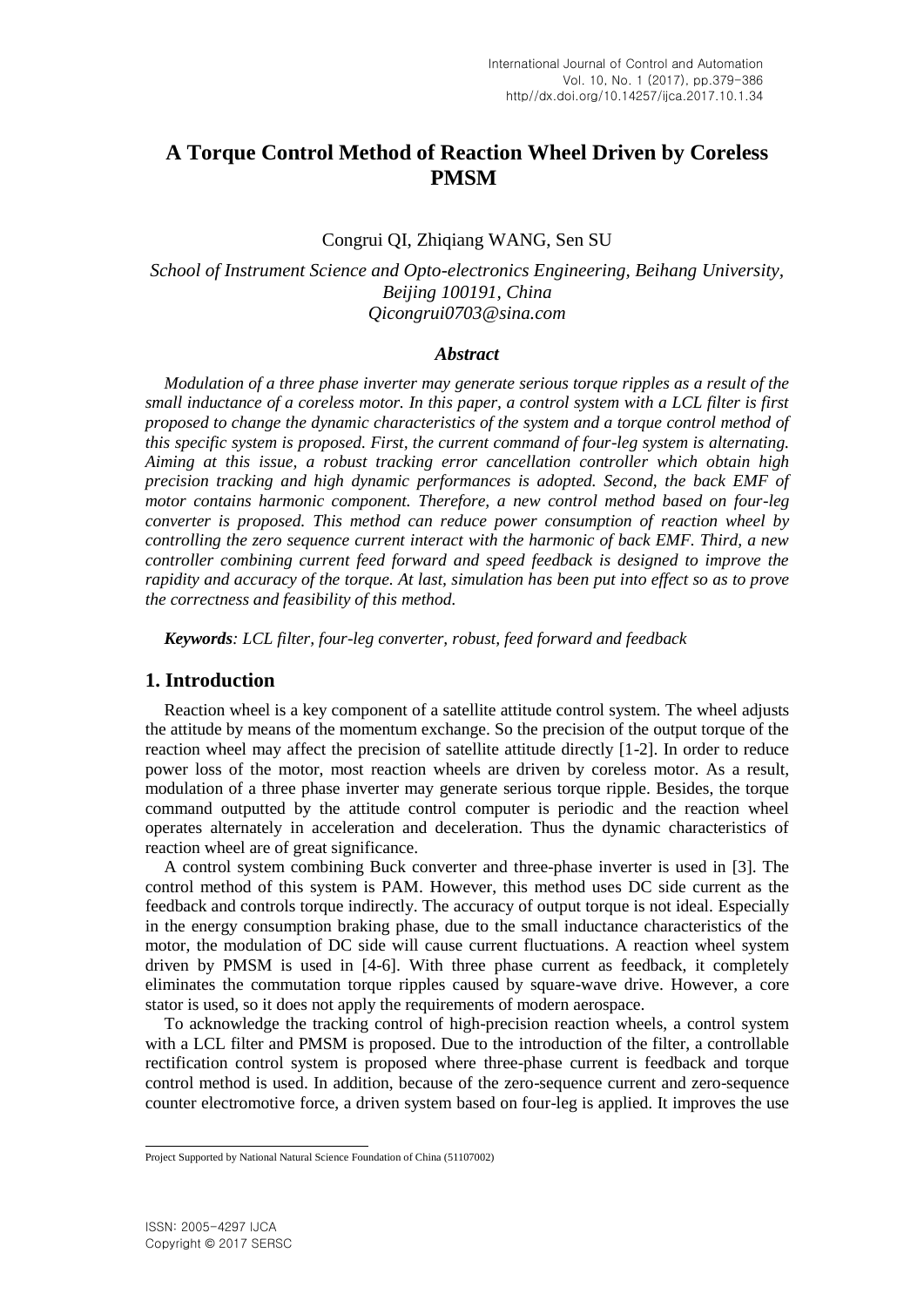ratio of the current by engendering effective torque through the impact of zero-sequence current and zero-sequence counter electromotive force.

Fault-tolerant application is studied in [7]. Besides, four-leg converter has the ability to control zero-sequence current. Thus a control scheme composed of four-leg and LCL filter is proposed and the zero-sequence will generate positive torque together with harmonic back EMF. The LCL filter is used to eliminate the torque ripples. In the control system, the current references are alternating, so PID controller can't eliminate the steady-state error of current. Repetitive current control is used to reduce torque-ripple in PMSM but the algorithm is complex. Therefore, a robust tracking error cancellation controller is used in this paper. At last, a new controller combining current feed forward and speed feedback is designed to improve the rapidity and accuracy of the torque.

# **2. Mathematical Model**

The three-phase inverter is widely used in ac drive and reactive power compensation. It adopts the structure of three bridge arms, which can generally give power supply to motors with three-phase balanced load. But for a specific application field, the threephase loads are changeable, which requires that the output is connected to the ground. So a control system with a LCL filter driven by four-leg converter is adopted. Then a bridge arm can be added to form the midpoint to acknowledge that. It has high straight utilization rate of current and its dc input capacitance is small.

The control system with a LCL filter driven by four-leg converter is shown in Figure 1.

In order to calculate conveniently, the math model of four-leg converter will contain the inductor L and capacitor C of the filter. The model of PMSM will contain the equivalent value of the filtering inductance L1.

## **2.1. Model of Four-Leg Converter**

After a feed forward decoupling, the mathematical model of four-leg converter can be written as [1-3].



**Figure 1. Control System with a LCL Filter Driven By Four-Leg Converter**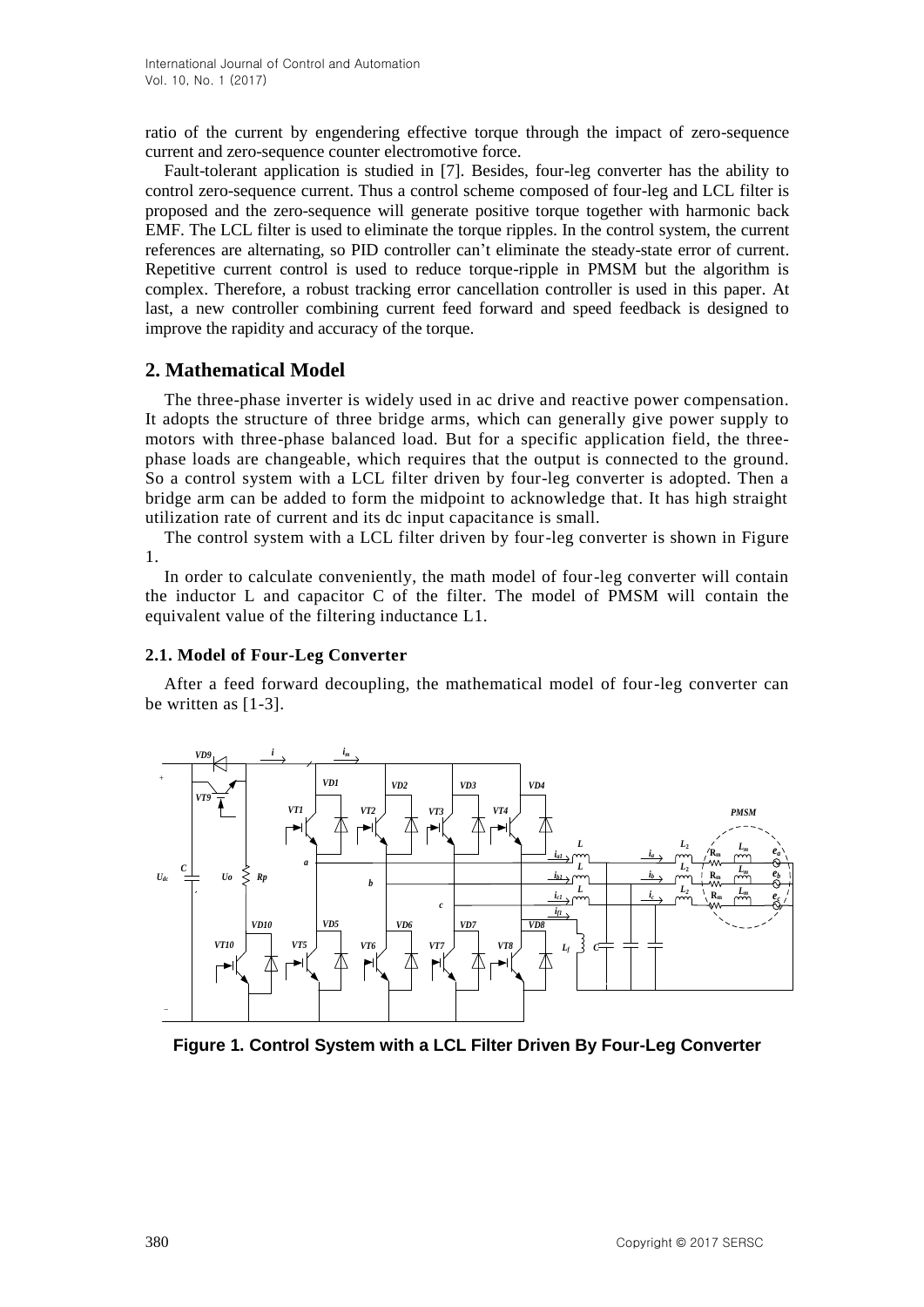International Journal of Control and Automation Vol. 10, No. 1 (2017)

$$
\begin{bmatrix}\ni_1 \\
i_2 \\
\vdots \\
i_q\n\end{bmatrix} = V_g G \begin{bmatrix} d_d \\
d_q \\
d_q\n\end{bmatrix} - G \begin{bmatrix} V_d \\
V_q \\
V_o \end{bmatrix}
$$
\n(1)\n
$$
\begin{bmatrix}\n\dot{V}_d \\
\dot{V}_d \\
\dot{V}_q \\
\vdots \\
\dot{V}_o\n\end{bmatrix} = \frac{1}{C} \begin{bmatrix} I_{d1} \\ I_{q1} \\ I_{o1} \end{bmatrix} - G \begin{bmatrix} I_d \\ I_q \\ I_o \end{bmatrix}
$$
\n(2)\n
$$
G = \begin{bmatrix} \frac{1}{L} & 0 & 0 \\ 0 & \frac{1}{L} & 0 \\ 0 & 0 & \frac{1}{L + 3L_f} \end{bmatrix}
$$
\n(3)

Where  $[I_{d1} \ I_{q1} \ I_{q1}]^T$  and  $[d_d \ d_q \ d_0]^T$  are the values in d-q-o coordinate frame of  $[I_{a1} \ I_{b1}]$  $\begin{bmatrix} I_{c1} \end{bmatrix}^T$  and the duty cycle of PWM  $\begin{bmatrix} d_{af} & d_{bf} \end{bmatrix}^T$ .

After decoupling, the four-leg converter is as effective as three Buck DC-DC converters. Thus the controller of d-axis, q-axis and o-axis can be design independently.

#### **2.2. Model of Reaction Wheel Driven by PMSM**

Assuming that the back EMF of the reaction wheel contains third harmonic, then the mathematical model of reaction wheel driven by PMSM in d-q-o coordinate frame can be<br>express as (4) and (5),<br> $\begin{bmatrix} 1 & 0 & 0 \end{bmatrix}$ express as (4) and (5),

1 (5),  
\n
$$
\begin{bmatrix}\nV_d \\
V_q \\
V_o\n\end{bmatrix} = R \begin{bmatrix}\nI_d \\
I_q \\
I_o\n\end{bmatrix} + \begin{bmatrix}\nL_d & 0 & 0 \\
0 & L_q & 0 \\
0 & 0 & L_o\n\end{bmatrix} \frac{d}{dt} \begin{bmatrix}\nI_d \\
I_q \\
I_o\n\end{bmatrix} + \begin{bmatrix}\ne_d \\
e_q \\
e_o\n\end{bmatrix}
$$
\n(4)  
\n
$$
\begin{bmatrix}\ne_d \\
e_q \\
e_q\n\end{bmatrix} = \omega_e \begin{bmatrix}\n-L_q I_q \\
L_d I_d + \psi_f \\
\psi_3 sin(3\theta_e)\n\end{bmatrix}
$$
\n(5)

Where  $[V_d \ V_q \ V_o]^T$  and  $[I_d \ I_q \ I_o]^T$  are the values of  $[V_a \ V_b \ V_c]^T$  and  $[I_a \ I_b \ I_c]^T$  in d-q-o coordinate frame,  $[L_d \ L_q \ L_o]^T$  is the sum of the equivalent inductance of  $L_2$  and machine winding.  $\theta_e$  is the electrical position.  $\Psi_f$  and  $\Psi_3$  are respectively the amplitude of first and third harmonics of flux linkages respectively.

Thus the electromagnetic torque of a surface-mounted PMSM is,

$$
T_e = \frac{3}{2} P \left( \psi_f I_q + \psi_3 \sin(3\theta_e) I_o \right)
$$
 (6)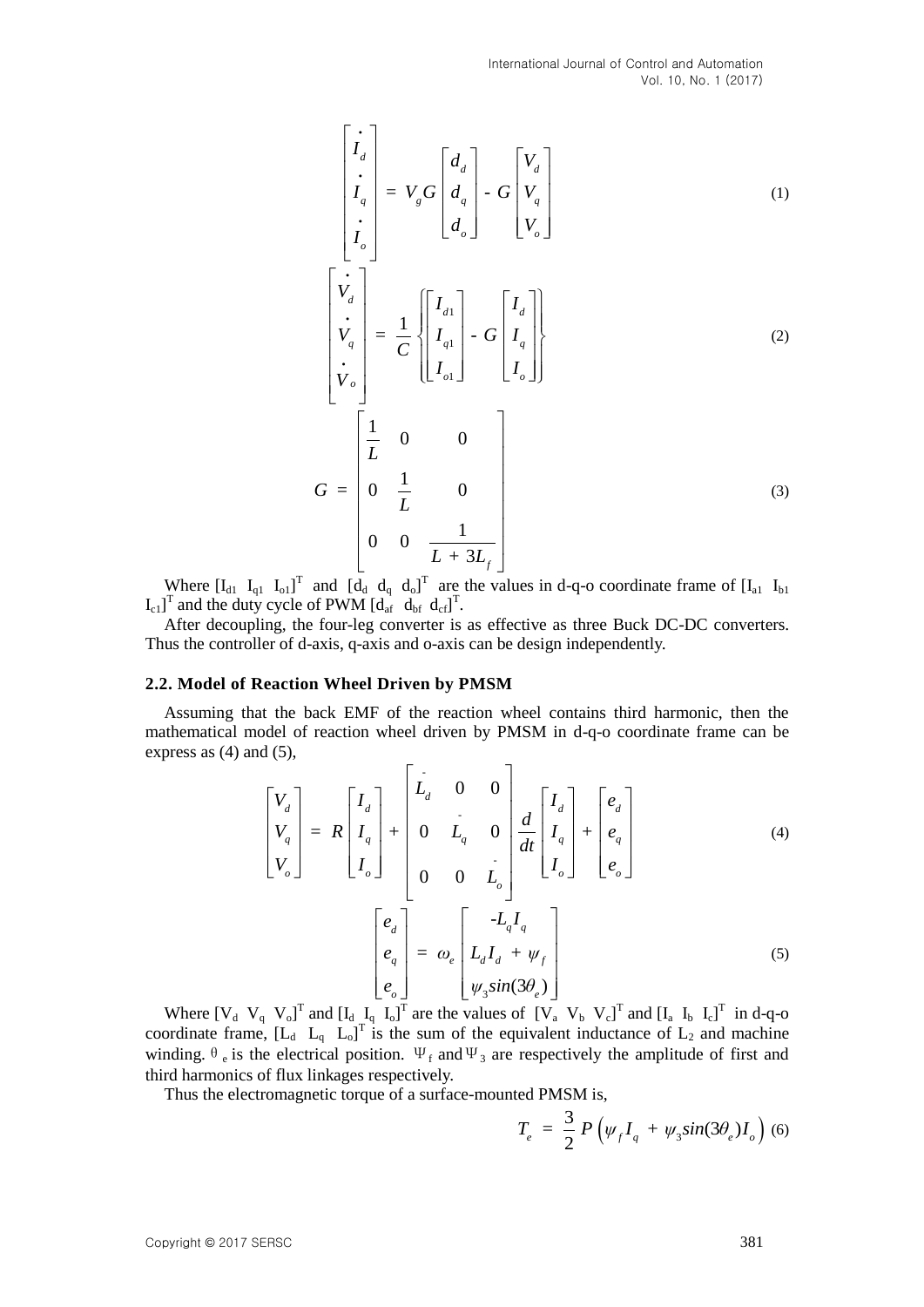Where the first item and the second item are the electromagnetic torque generated by the current of q-axis and o-axis respectively.

# **3. Control Method**

### **3.1. Current Loop Design**

The current is minimized to generate same torque when the current is co-linear with the EMF.  $I_d$  is kept to zero as it doesn't produce electromagnetic torque. Thus, the magnitude of current is,

$$
I = \sqrt{I_q^2 + I_o^2} \tag{7}
$$

From (6), the torque is given by,

$$
T = k_1 \sqrt{I_s^2 - I_o^2} + k_3(\theta_e)I_o
$$
\n(8)

Where  $k_1 = \frac{3}{5}$  $k_1 = \frac{3}{2} P \psi_f$ ,  $k_3 = \frac{3}{2} P \psi_3$  $\frac{3}{2} P \psi_3 sin(3\theta_e)$  $k_3 = \frac{3}{2} P \psi_3 sin(3\theta_e)$ 

 $\sqrt{ }$ 

Then we can derive from (8) that if the current references are same with (9) under the torque reference T\*, the magnitude of current will be minimum.

$$
\begin{cases}\nI_d^* = 0 \\
I_q^* = k(\theta_e)\psi_f T^* \\
I_o^* = k_{(\theta_e)} 2\psi_3 (3\theta_e) T^*\n\end{cases}
$$
\n(9)

Where  $(\theta_e)$  $(\sqrt{2}\psi_3 \sin (\sqrt{3}\theta_e))$  $L^2_1 + \left(\sqrt{2}\psi_3 sin\left(3\theta_e\right)\right)^2$  $\frac{2}{3P\left(\mathbf{\boldsymbol{\psi}}_{1}^{2}+\left(\sqrt{2}\mathbf{\boldsymbol{\psi}}_{3}sin\left(3\theta_{e}\right)\right)^{2}\right)}$ *e θ e*  $k_{(\theta_e)} =$  $P \mid \psi_1^2 + (\sqrt{2\psi_3} \sin(3\theta$ 

The current references  $Iq^*$  and  $Io^*$  are sine functions.  $Iq^*$  is sixth harmonic and  $Io^*$  is third harmonic. The traditional PID controller doesn't have the ability to track periodic signal with zero steady-state error and the algorithm of internal model control is complex although it is effective. Therefore, in order to improve the dynamic tracking feature of current loop, a robust tracking error cancellation controller shown in Figure 2 is proposed.



**Figure 2. Robust Tracking Error Cancellation Controller**

In Figure 2,  $G_{ib(s)}$  is a PI controller,  $\tau_i s + 1$  is a low-pass filter where W<sub>i</sub> is the feed-back factor. The controller will improve the tracking precision and speed of current loop using a positive feedback of current error  $\varepsilon_i$ . Considering the speed of reaction wheel and frequency of PWM, the parameter of the controller is chosen as  $W_i=0.5$ ,  $V_i=0.0001$ .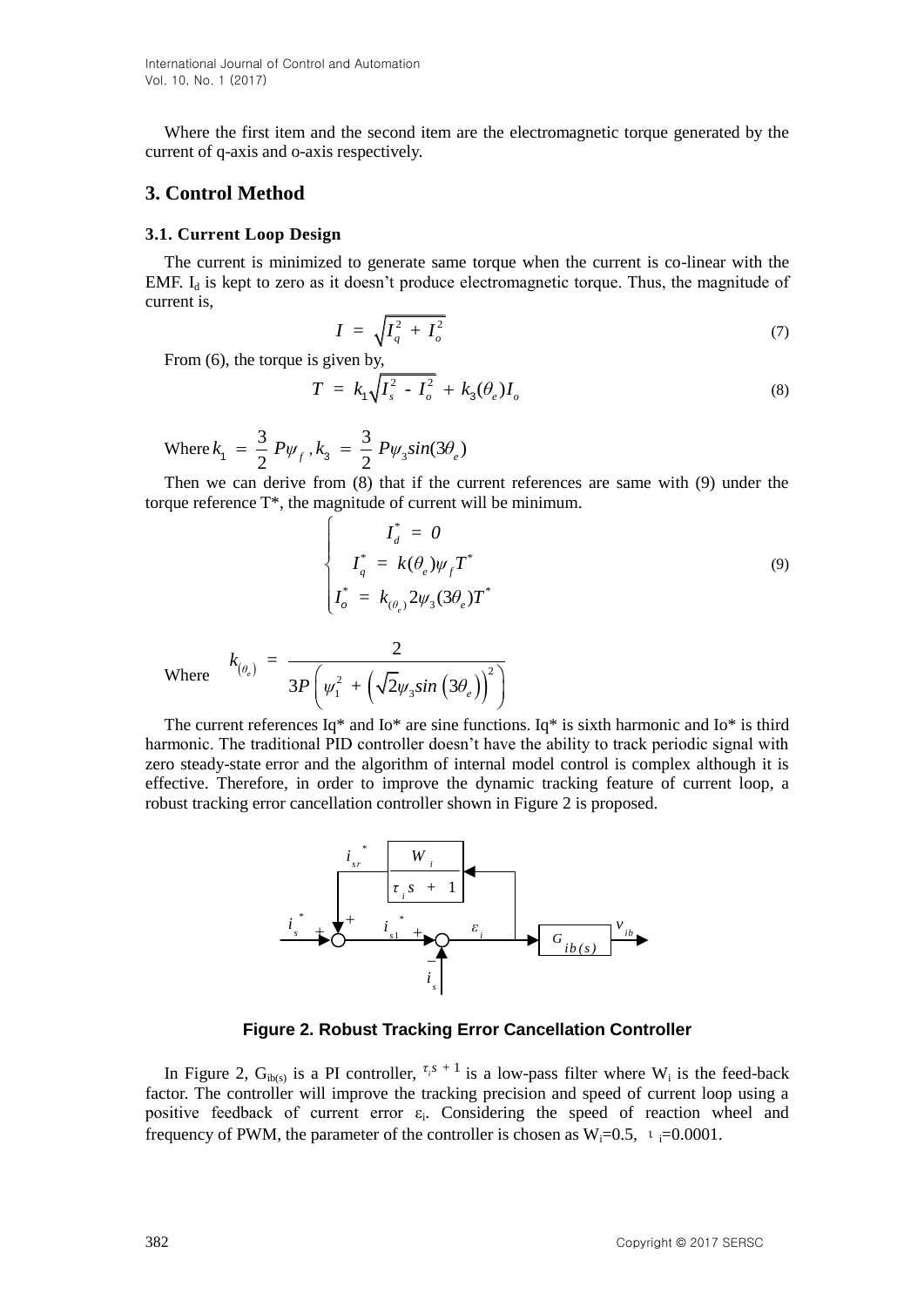### **3.2. Feed Forward and Feedback Controller**

By using current feedback controller, the system can only realize electromagnetic torque emersion of torque command and doesn't have the ability to compensate disturbance. By using speed feedback controller, the accuracy of output torque will be improved. However, the delay of speed loop is very large as a result of large inertia of reaction wheel motor. Therefore, a control method combining current feed forward and speed feedback is proposed. The control scheme is shown in Figure 3.

It can be derive from (8) that,

$$
G_{T_i(s)} = \begin{bmatrix} 0 \\ k(\theta_e)\psi_f \\ k(\theta_e)2\psi_3 \sin(3\theta_e) \end{bmatrix}
$$
 (10)

In order to make the proportion of  $I_d$  the same as  $I_q$  and make the current be co-linear with the EMF. The following function should be satisfied.

$$
G_{\varpi_i(s)} = G_{T_i(s)} \tag{11}
$$



**Figure 3. Control System**

# **4. Computer Simulation**

In order to verify the effectiveness of the proposed method, Matlab/Simulink simulation has been put into effect. Some major parameters are shown in Table 1.

| Specifications                | Units                                    |
|-------------------------------|------------------------------------------|
| Number of poles               | 12                                       |
| Moment of inertia, J          | 3.183×10 <sup>-6</sup> kg.m <sup>2</sup> |
| Operated Speed                | 6000r/min                                |
| Armature inductance, $L_m$    | $5\mu$ H                                 |
| Phase resistance, $R_{\rm m}$ | 0.20                                     |
| Inductance of the filter      | $L=1mH, L2=0.2mH$                        |
| Capacitor of the filter, C    | 4.7 <sub>µ</sub> F                       |
| Third harmonic of EMF         | 20%                                      |

**Table 1. Major Parameters**

As is shown in Figure 4 to Figure 7, response curve of the reaction wheel when the torque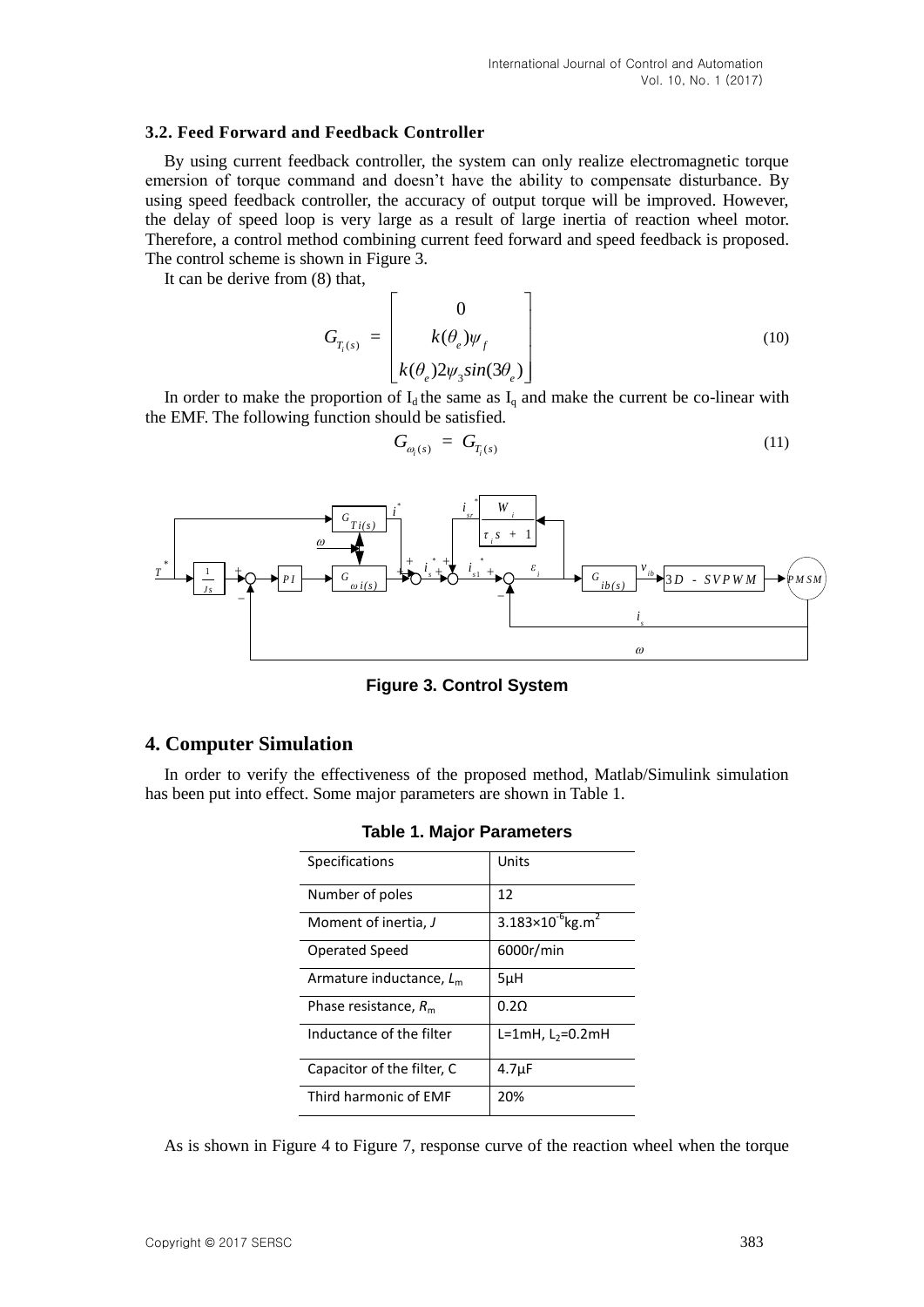command  $T=0.02$ Nm is given at t=1s. Figure 4 is the comparison of the q-axis current response for PID controller and robust tracking error cancellation. The result shows that PID controller leads to lower dynamic characteristics and steady-state error goes larger with the increase of rotational speed. By using a robust tracking error cancellation controller, the current loop has higher dynamic response and the tracking error keeps little. This is because PID control method doesn't have the ability to track an alternating command without steadystate error, while the robust tracking error cancellation controller may improve the dynamic characteristic by applying a positive feedback of current error.



**Figure 4. Comparison of Current Error for Tow Controllers: PID and Robust Tracking Error Cancellation**.



**Figure 5. Current of the Reaction Wheel Driven By Four-Leg and Three-Leg Converter**

What are shown in Figure 5 and Figure 6 are respectively winding current and power consumption of the reaction wheel driven by four-leg and three-leg converter. Using the method in this paper, the peak current and average current are lower. Thus the system driven by four-leg has greater efficiency. This is because the zero-sequence current is controllable in the four-leg system and can generate positive torque.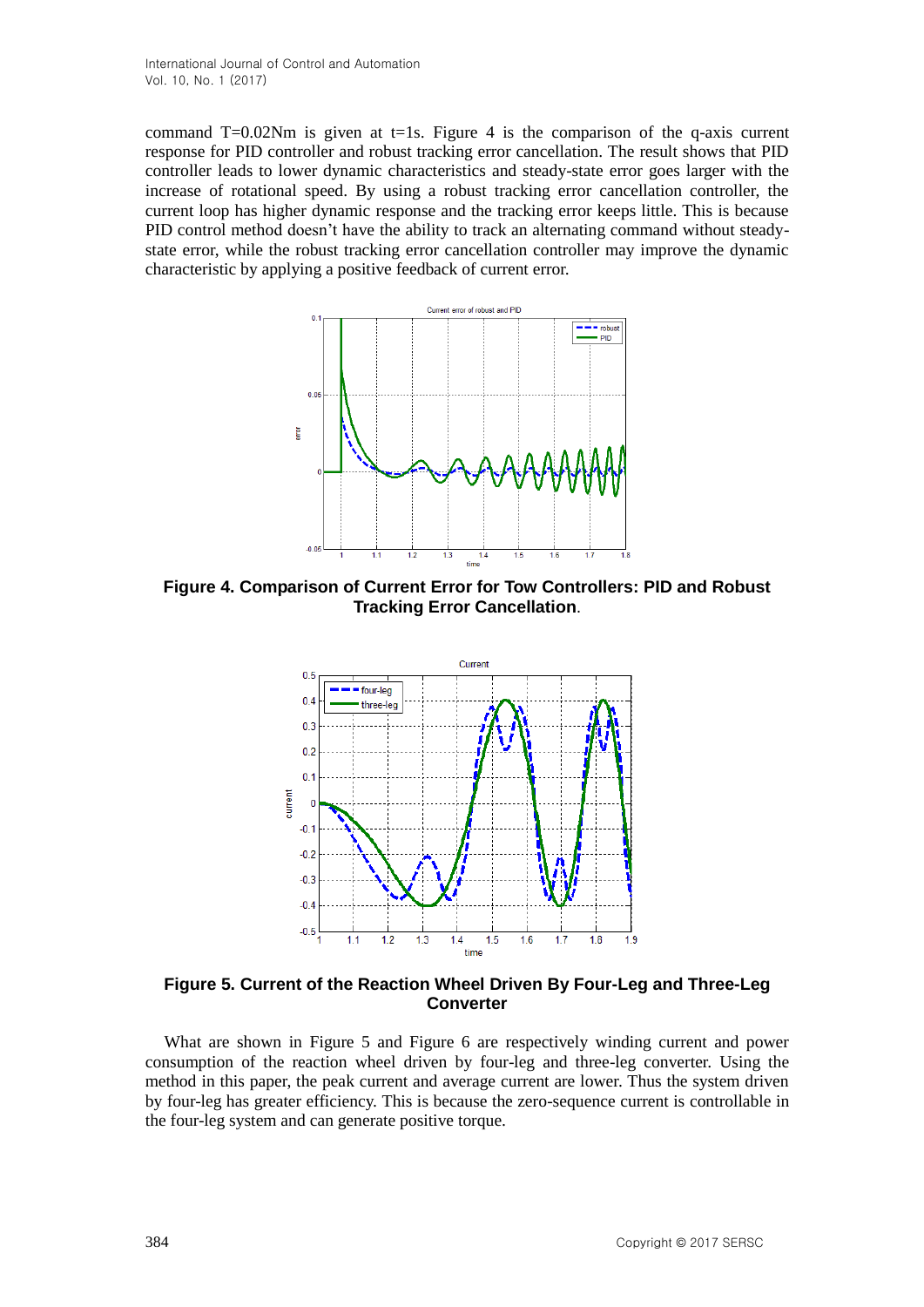

**Figure 6. Power Consumption of the Reaction Wheel Driven By Four-Leg and Three-Leg Converter**



**Figure 7. Torque Tracking Curves of the Systems Using the Control Method of Current Mode, Speed Mode and Feed Forward + Feedback**

The torque tracking curves of the systems using the control method of current mode, speed mode and feed forward and feedback are shown in the Figure 7. The system using current mode has fast dynamic characteristics. But it does not eliminate the influence of disturbance torque. Speed mode can restrain the internal disturbance, but the dynamic characteristic of the system is poor because of the great rotary inertia of the motor and low sample rate of speed. Current feed forward and speed feedback controlling method can be used to balance the advantages of current mode and speed mode.

## **5. Conclusion**

In this paper, a new control scheme is proposed aiming to realize high-precision torque control of the reaction wheel. A robust tracking error cancellation controller is adopted and a high precision tracking and high dynamic performances are obtained. By using a robust tracking error cancellation controller, fast current tracking performances without steady-state error are obtained. The consumption of reaction wheel is reduced thanks to the four-leg converter. At last, the control method combining current feed forward and speed feedback resolves the contradiction between quickness and accuracy of the reaction wheel torque.